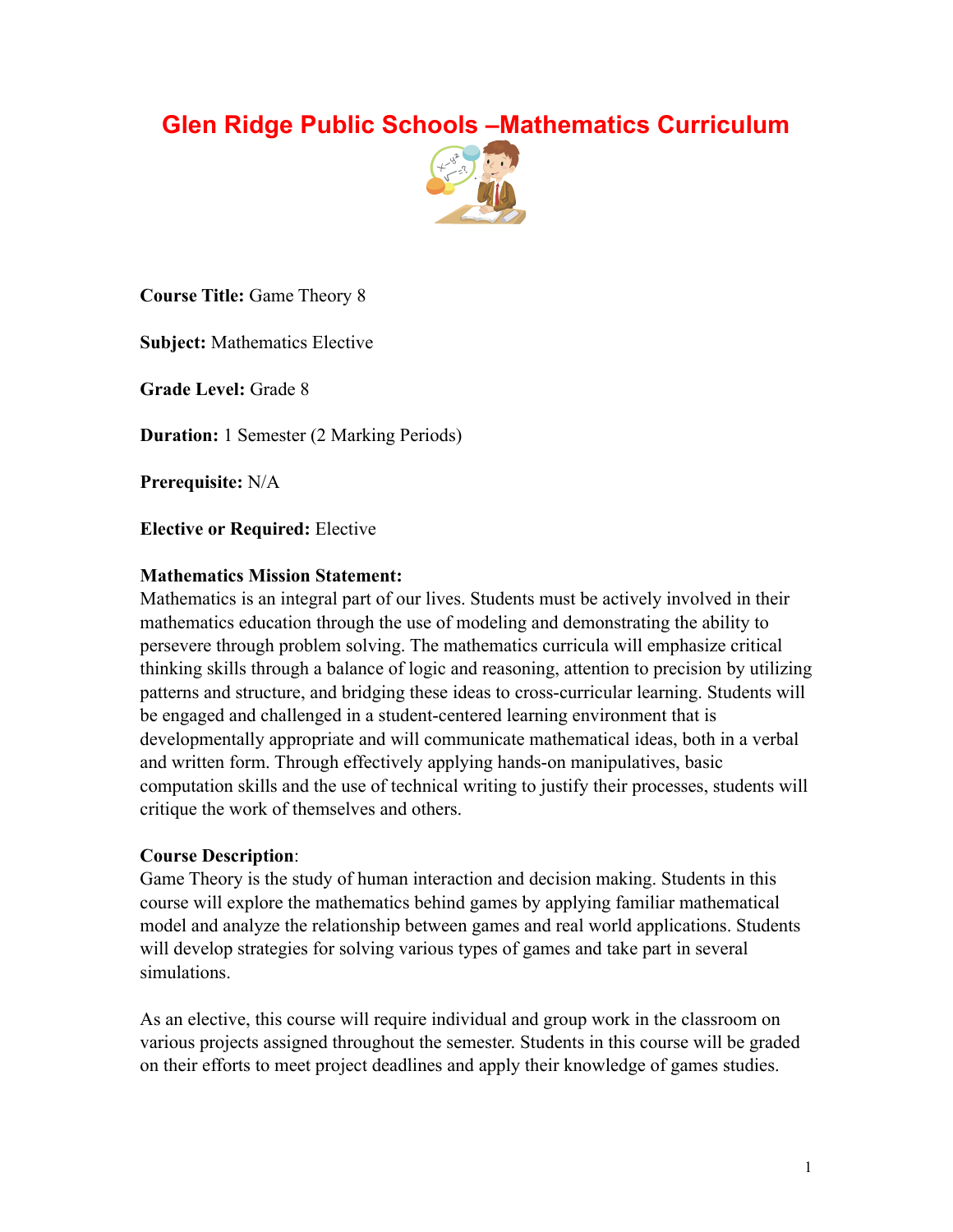**Author**: Felicia Andorko **Date Submitted**: Summer 2017

## **Game Theory 8**

### **Topic/Unit #1: Review of Probability & Statistics**

#### **Approximate # Of Weeks:** 5 Weeks

#### **Essential Questions:**

- How do you use a survey to make conclusions about the general population?
- How can you predict the results of an event?
- How can you find a theoretical probability? Experimental probability?
- What are the differences/similarities between theoretical and experimental probabilities?
- What is the difference between independent and dependent events?
- How do you find the probability of a compound event?

### **New Jersey Learning Standards:** 7.SP.1-8, NCTM Mathematical Practices

#### **Upon completion of this unit students will be able to:**

- **•** Use informal measures of probabilities
- **•** Find experimental probability
- **•** Use counting methods to determine possible outcomes
- **•** Find the theoretical probability of an event
- **•** Use probability to predict events
- **•** Find the probability of independent and dependent events
- **•** Find probabilities of compound events

#### **Interdisciplinary Standards (njcccs.org)**

- Standard 9.1 21st-Century Life & Career Skills
- Standard 9.3 Career Awareness, Exploration, and Preparation
- Standard 8.1 Computer and Information Literacy
- Standard 8.2 Technology Education

### **Activities – include 21st Century Technologies:**

- Use Random Samples Lab (Holt, pages 292-293)
- Experimental & Theoretical Probability Lab (Holt, pages 430-431)
- Rolling Number Cubes TI-84 Lab (Prentice Hall Mathematics, page 37)
- Dependent/Independent Events (Big Ideas, Activity 1/2, page 404)
- The Birthday Problem (http://mste.illinois.edu/java/java/birthday/birthday.html)
- Rock, Paper, Scissors Simulation [\(http://chappie.stanford.edu/cgi-bin/roshambot/](http://chappie.stanford.edu/cgi-bin/roshambot/))
- The Prisoner's Dilemma (http://www.gametheory.net/applets/prisoners.html)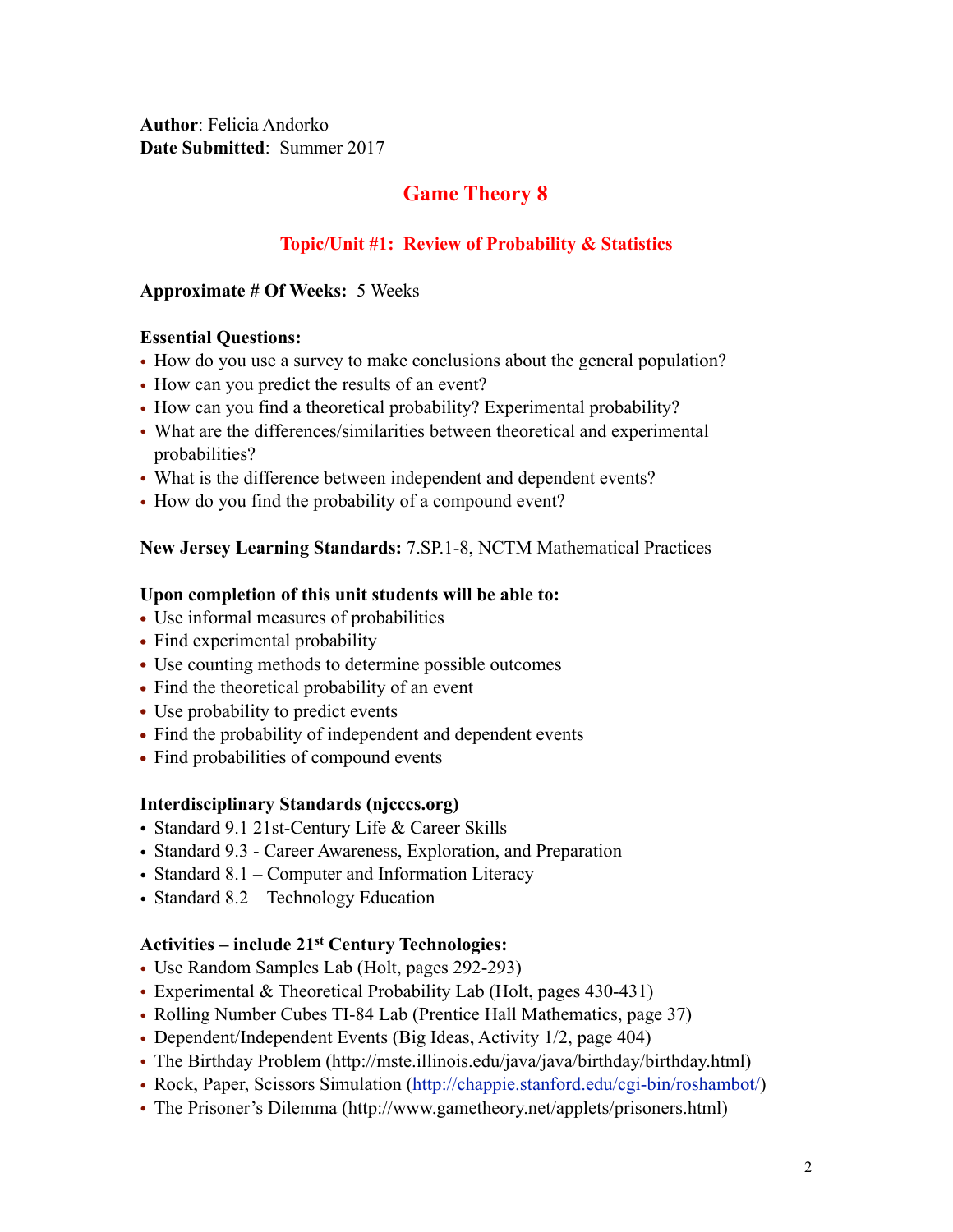• Problem Solving/ Real-Life Applications

### **Enrichment Activities**:

- Real World Connections (Holt, Chapter 7, page 295)
- Taking Math Deeper (Big Ideas)
- Challenge Worksheets (Holt)

#### **Methods of Assessments/Evaluation:**

- Projects
- Math Labs/ Simulations
- Classwork Activities

#### **Resources/Including Online Resources:**

- Google Classroom
- GameTheory.net/applets

### **Topic/Unit #2: Two-Player Games**

#### **Approximate # Of Weeks:** 4 Weeks

#### **Essential Questions:**

- How is Checkers, Chess and Backgammon played?
- What are the tactics and strategies behind the game play of Checkers, Chess and Backgammon?
- What mathematical concepts are applied when playing Checkers, Chess and Backgammon?
- What is the most effective way to play and win Battleship?
- How does randomizing your ships give the player a larger advantage?
- What is an algorithm?
- How do understanding algorithms help a player's game play in Mastermind?

### **New Jersey Learning Standards:** 7.SP.1-8, NCTM Mathematical Practices

#### **Upon completion of this unit students will be able to:**

- Discuss the rules and restrictions of each game introduced.
- Describe the strategies of game play for each game
- Relate the strategies to a mathematical concept and describe its application in both game play and the real world.

### **Interdisciplinary Standards (**[njcccs.org](http://njcccs.org)**)**

- Standard 9.1 21st-Century Life & Career Skills
- Standard 9.3 Career Awareness, Exploration, and Preparation
- Standard 8.1 Computer and Information Literacy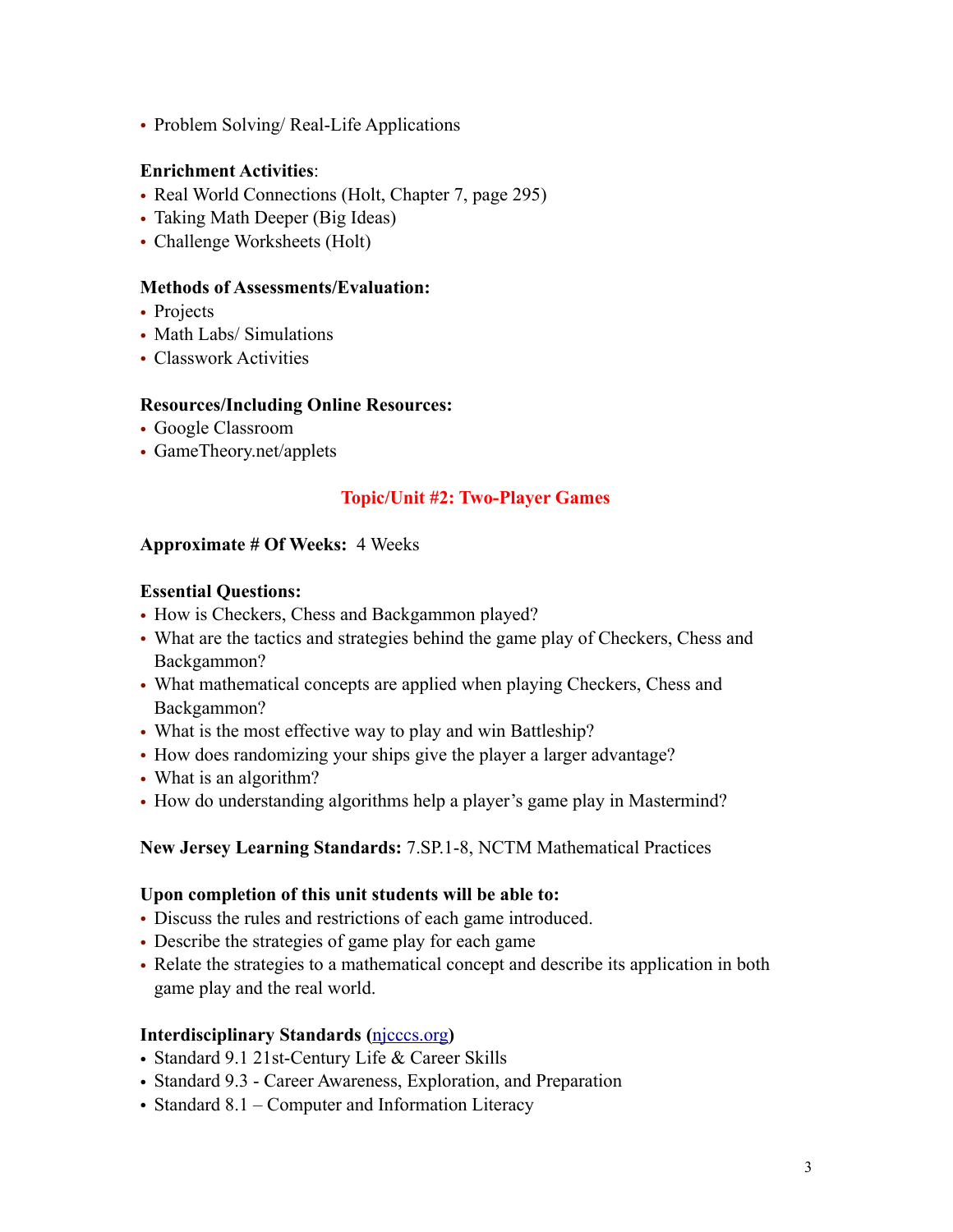• Standard 8.2 – Technology Education

### **Activities – include 21st Century Technologies:**

- Checkers, Chess and Backgammon game play
- Battleship game play
- Mastermind game play

### **Enrichment Activities**:

- Real World Connections (Holt, Chapter 7, page 295)
- Taking Math Deeper (Big Ideas)
- Challenge Worksheets (Holt)

### **Methods of Assessments/Evaluation:**

- Projects
- Math Labs/ Simulations
- Classwork Activities

### **Resources/Including Online Resources:**

- Google Classroom
- GameTheory.net/applets

### **Topic/Unit #3: Multiplayer Games (With and Without Elimination)**

### **Approximate # Of Weeks:** 4 Weeks

### **Essential Questions:**

- How does visual/spatial intelligence assist in the strategy of game play in Blokus?
- What is the probability of a given tile in Scrabble? How does this effect game play?
- What is the probability of each roll in Yahtzee? What is the likeliest roll? Unlikeliest roll?

### **New Jersey Learning Standards:** 7.SP.1-8, NCTM Mathematical Practices

### **Upon completion of this unit students will be able to:**

- Discuss the rules and restrictions of each game introduced.
- Describe the strategies of game play for each game
- Relate the strategies to a mathematical concept and describe its application in both game play and the real world.

### **Interdisciplinary Standards (njcccs.org)**

- Standard 9.1 21st-Century Life & Career Skills
- Standard 9.3 Career Awareness, Exploration, and Preparation
- Standard 8.1 Computer and Information Literacy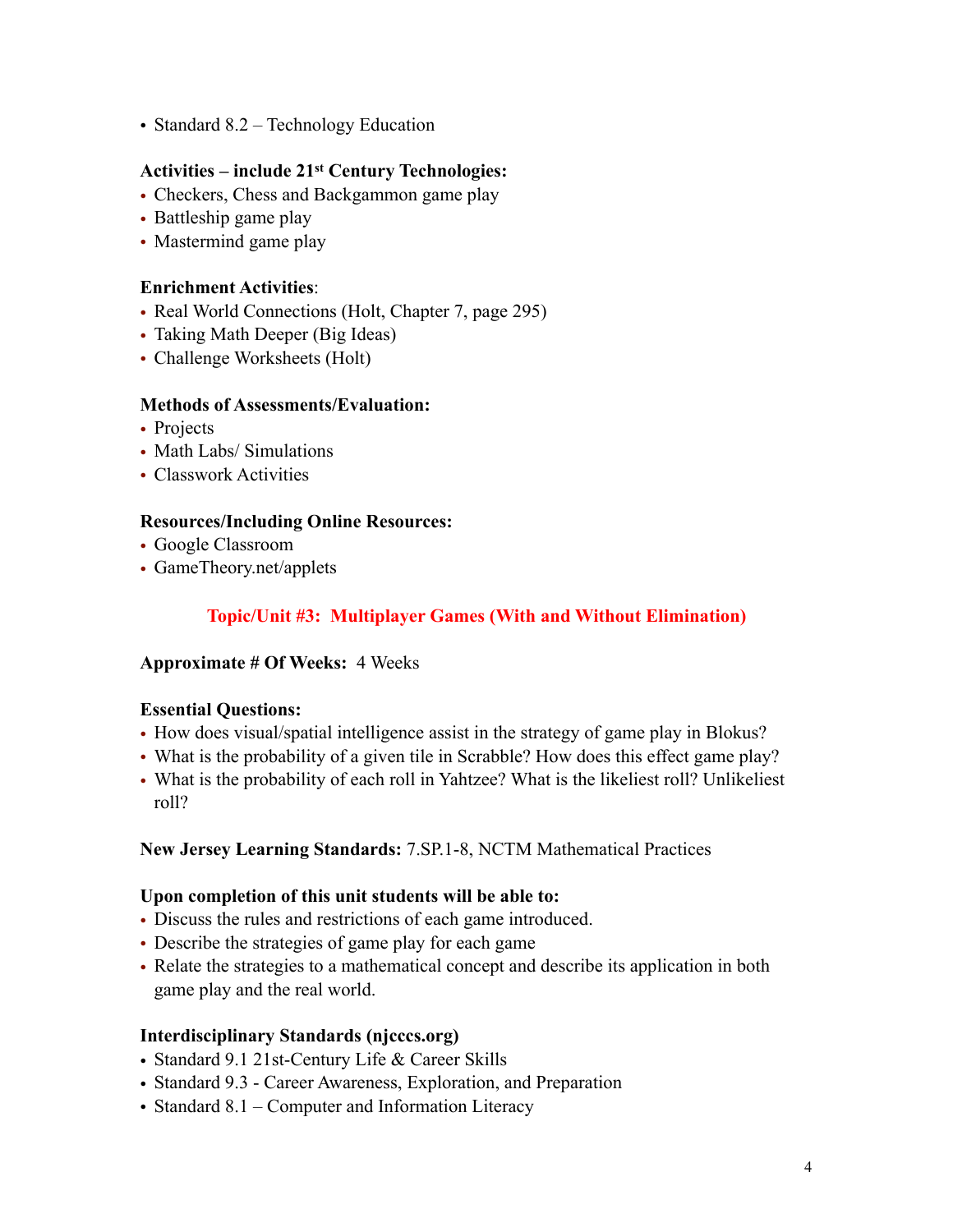• Standard 8.2 – Technology Education

### **Activities – include 21st Century Technologies:**

- Scrabble game play
- Yahtzee game play
- Blokus game play

### **Enrichment Activities**:

- Real World Connections (Holt, Chapter 7, page 295)
- Taking Math Deeper (Big Ideas)
- Challenge Worksheets (Holt)

### **Methods of Assessments/Evaluation:**

- Projects
- Math Labs/ Simulations
- Classwork Activities

### **Resources/Including Online Resources:**

- Google Classroom
- GameTheory.net/applets

### **Topic/Unit #4: Strategic Multiplayer Games**

### **Approximate # Of Weeks:** 4 Weeks

### **Essential Questions:**

- How is Monopoly and Settlers of Catan played?
- What strategies can be applied? Why do these strategies work?
- How does probability of events relate to the outcome of each game?

### **New Jersey Learning Standards:** 7.SP.1-8, NCTM Mathematical Practices

### **Upon completion of this unit students will be able to:**

- Discuss the rules and restrictions of each game introduced.
- Describe the strategies of game play for each game
- Relate the strategies to a mathematical concept and describe its application in both game play and the real world.

### **Interdisciplinary Standards (njcccs.org)**

- Standard 9.1 21st-Century Life & Career Skills
- Standard 9.3 Career Awareness, Exploration, and Preparation
- Standard 8.1 Computer and Information Literacy
- Standard 8.2 Technology Education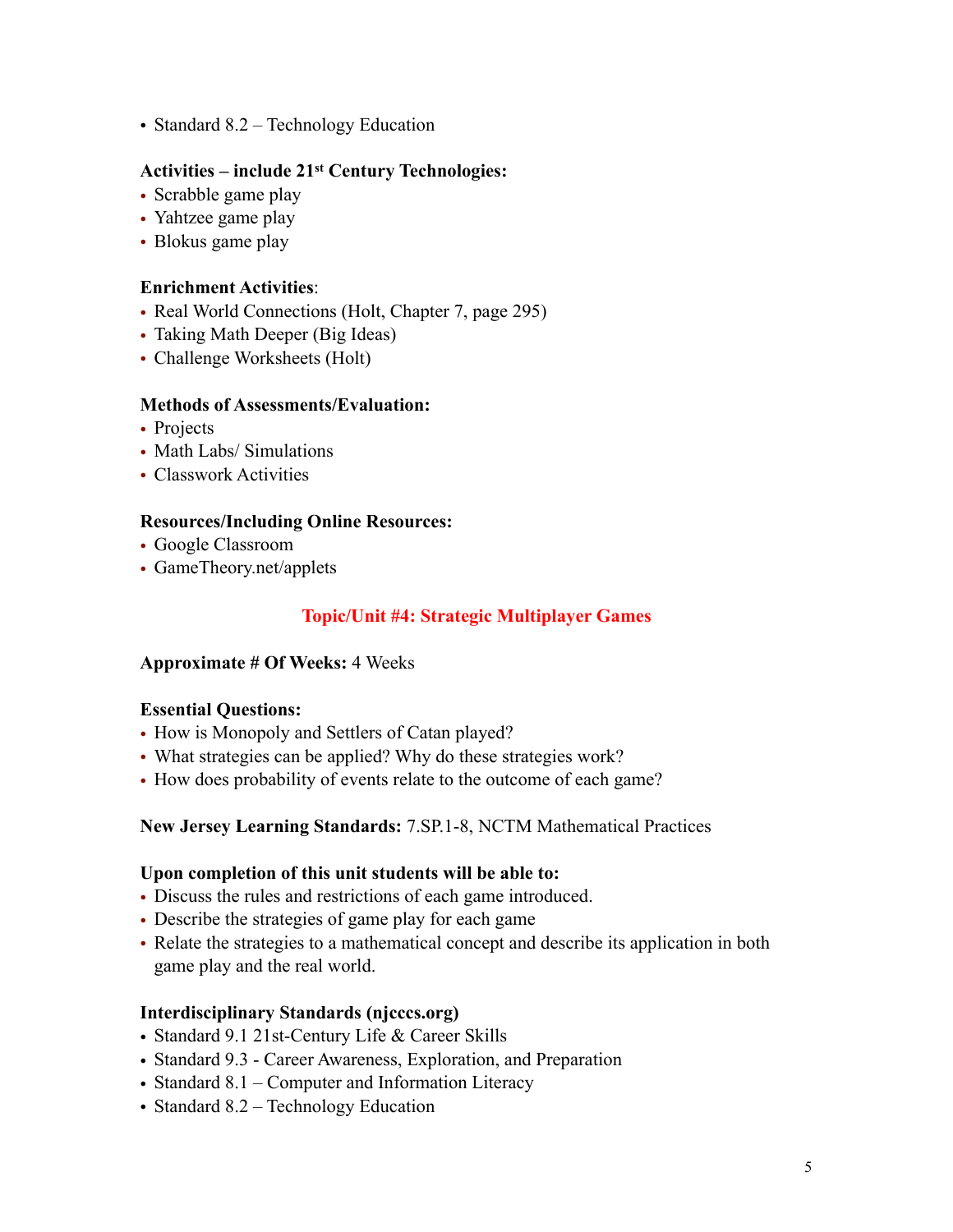### **Activities – include 21st Century Technologies:**

- Settlers of Catan game play
- Monopoly game play

### **Enrichment Activities**:

- Real World Connections (Holt, Chapter 7, page 295)
- Taking Math Deeper (Big Ideas)
- Challenge Worksheets (Holt)

#### **Methods of Assessments/Evaluation:**

- Projects
- Math Labs/ Simulations
- Classwork Activities

### **Resources/Including Online Resources:**

- Google Classroom
- GameTheory.net/applets

### **Topic/Unit #5: Final Project (Application of Units #1-4)**

### **Approximate # Of Weeks:** 2 Weeks

### **Essential Questions:**

• How can you apply the strategies from each game investigated to create your own game?

**New Jersey Learning Standards:** 7.SP.1-8, NCTM Mathematical Practices

### **Upon completion of this unit students will be able to:**

- Develop a game using strategies developed in the previous 4 units.
- Share their game by discussing rules & procedures, strategies and its application in mathematics.

### **Interdisciplinary Standards (njcccs.org)**

- Standard 9.1 21st-Century Life & Career Skills
- Standard 9.3 Career Awareness, Exploration, and Preparation
- Standard 8.1 Computer and Information Literacy
- Standard 8.2 Technology Education

### **Activities – include 21st Century Technologies:**

• Game Design Project